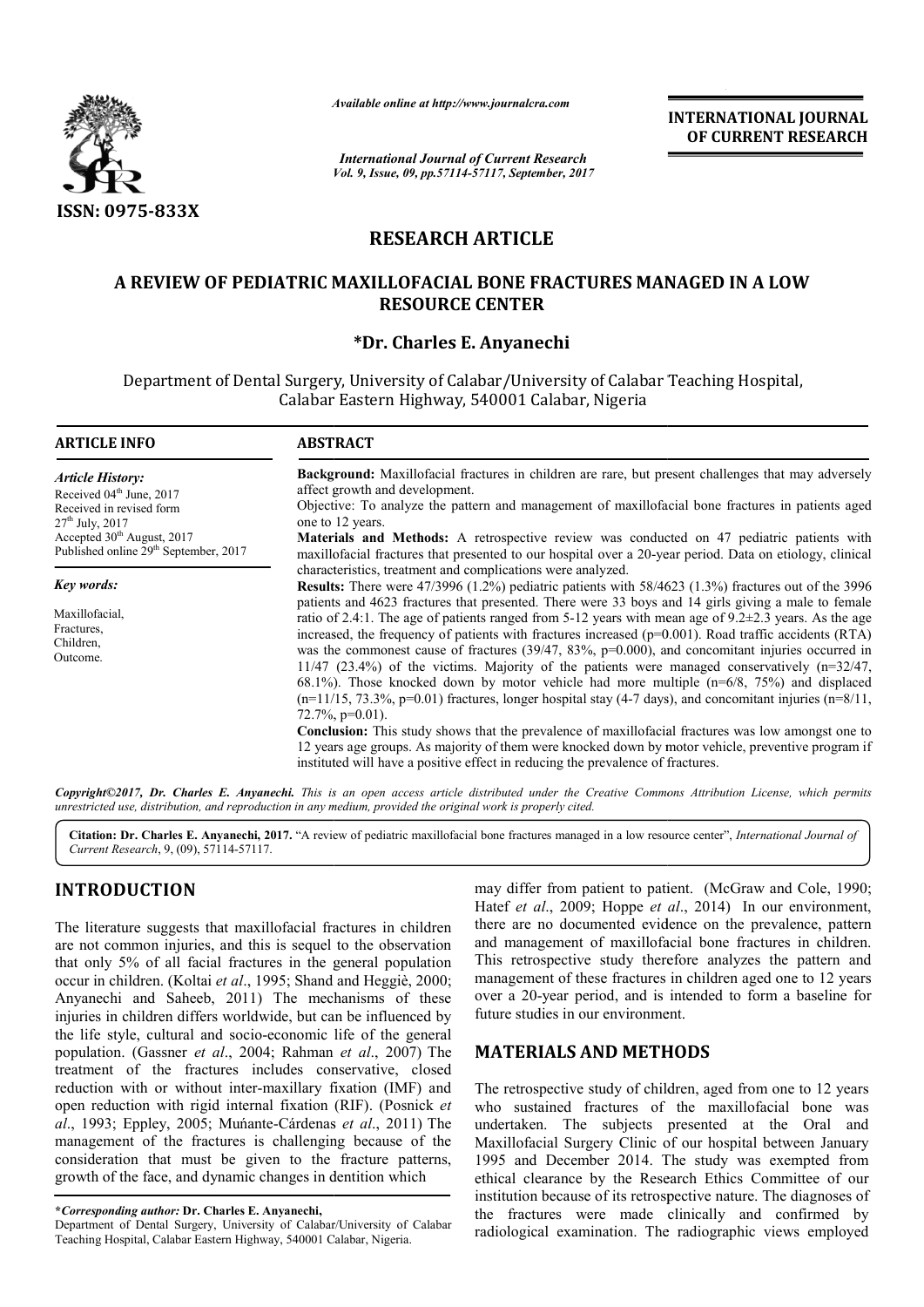were posterio-anterior (PA) of the jaws or skull, two oblique laterals of the mandible, submentovertex, Towne's view (axial) and occipito-mental  $30^0$ . The radiographs were certified standardized by the Calabar branch of the Association of Radiologists in Nigeria. The images were evaluated by three examiners: oral and maxillofacial surgeon who regularly deals with pediatric trauma, senior resident in oral and maxillofacial surgery pediatric traumatology, and pediatric traumatology radiologist. For the diagnoses of maxillofacial fractures, the examiners were given three options to choose from: 1). Fracture: [displaced] [undisplaced], 2). No fracture and 3). Uncertain. Although computed tomography scan (CT scan) and magnetic resonance imaging (MRI) has become the gold standard in radiologic diagnosis of maxillofacial fractures particularly condylar and mid-facial fractures, non-availability, and affordability precluded its routine use in this centre, during the study period. Information obtained from the hospital register, case files and plain radiographs of the patients were documented in a pro-forma designed for the study. The information entered in the pro-forma were age, gender, etiology of fracture, type, site, side, number of fractures, and whether the fractures were displaced or not. Other factors recorded were the presence of concomitant injuries, time lag between injury and treatment, methods of treatment and complications. The data obtained were analyzed using EPI INFO 7, 0.2.0, 2012 version software (CDC, Atlanta, GA, USA). Simple frequency charts, descriptive statistics, and test of significance were used for analysis. P values <0.05 are considered significant.

### **RESULTS**

The result showed that 3996 cases with 4623 fractures presented within the study period, and 47/3996 (1.2%) cases with 58/4623 (1.3%) fractures occurred in patients between one to 12 years of age. The age of patients with fractures ranged from 5-12 years with mean age of 9.2±2.3 years. There were 33 boys and 14 girls giving a male to female ratio of 2.4:1. The males outnumbered the females in all the age categories ( $p=0.001$ ), and as the age increased the frequency of patients increased (Table 1, p=0.001). RTA was the commonest cause of fractures in the patients (p=0.000, Table 2). Also, 31/47(66.0%) of the RTA victims were knocked down by motor vehicle while crossing tarred roads whereas 3(6.4%) were due to motor-cycle related accidents. All the fractures were compound intra-orally, non-comminuted; and predominantly mandibular (Table 3). The right side of the face was affected more than the left (Table 3, p=0.43). Furthermore, displaced fractures accounted for 15/58 (25.9%) while undisplaced were 43/58 (74.1%), and this was significant (p=0.01) in favor of the undisplaced. The distribution of number of fractures is as follows: 39 (83%) patients had single fractures, 5 (10.6%) two fractures while 3 fractures were diagnosed in each of the remaining 3 (6.4%) patients. Concomitant injuries were seen in 11/47 (23.4%) patients which were fractures of the nose 6 (37.5%), humerus 3 (18.8%), femur 2 (12.5%), cervical spine 2 (12.5%), tibia  $1(6.2\%)$ , and 2  $(12.5\%)$  cases of haemothorax. Patients knocked down by motor vehicle had more multiple (n=6/8, 75%) and displaced (n=11/15, 73.3%, p=0.01) fractures, and concomitant injuries  $(n=8/11, 72.7\%, p=0.01)$ . The time lag between injury and treatment of fractures ranged from 3 to 7 days. Management of patients with undisplaced fractures (n=32/47, 68.1%) was by conservative treatment which consist of soft diet and jaw exercises; the condylar and Le Fort 1

fractures were among the undisplaced fractures. The displaced fractures of the mandible in 10/47 (21.3%) patients were treated by insertion of cold cured acrylic splint after reduction under local anaesthesia (2% xylocaine 1:80,000 adrenaline) and the rest  $(n=5/47, 10.6%)$  by circum-mandibular wiring using 0.5mm stainless steel wire and heat cured acrylic splint after reduction under general anaesthesia. The duration of the splinting was four weeks in all cases. The age of the patients treated by closed reduction ranged from 9 to 12 years (mean 10.8 years), and they were 11 boys and four girls. In all the patients, the hospital stay ranged from one to 7 days; but for those treated by closed reduction between 4 to 7 days. Most  $(n=31/47, 66%)$  patients were not admitted. The follow-up period ranged from 3.5 to 15.3 years (mean 9.2±1.8 years). The complications that developed following the fractures and after treatment are shown in table 4. Numbness of the lower lip and facial asymmetry resolved without treatment. Infection was controlled with antibiotics and antimicrobial agents while bleeding was arrested by packing with gauze and biting on it for a while. Except where permanent dentition was lost, the complications resolved without a permanent sequel.

#### **Table 1. Distribution of patients according to age and gender**

| Gender       |      |      |        |      |       |       |
|--------------|------|------|--------|------|-------|-------|
| Age          | Male |      | Female |      | Total | %     |
|              | n    | %    | n      | %    |       |       |
| $5 - 6$      | 2    | 4.2  | 1      | 2.1  | з     | 6.3   |
| $7 - 8$      | 6    | 12.8 | 3      | 6.4  | 9     | 19.2  |
| $9 - 10$     | 10   | 21.3 | 4      | 8.5  | 14    | 29.8  |
| $11 - 12$    | 15   | 31.9 | 6      | 12.8 | 21    | 44.7  |
| <b>Total</b> | 33   | 70.2 | 14     | 29.8 | 47    | 100.0 |

**Table 2. Etiology of fracture**

| Etiology              | Frequency | $\%$  |
|-----------------------|-----------|-------|
| RTA                   | 39        | 83.0  |
| Fall                  | h         | 12.8  |
| Non-accidental injury |           | 4.2   |
| Total                 | 47        | 100.0 |

#### **Table 3. Distribution according to site, side and number of fractures**

| Site            | Side  |                | no. of fractures | %     |
|-----------------|-------|----------------|------------------|-------|
|                 | Right | Left           |                  |       |
| <b>Mandible</b> |       |                |                  |       |
| Body            | 19    | 12             | 31               | 53.5  |
| Parasymphysis   | 4     | 6              | 10               | 17.2  |
| Subcondylar     | 4     | 4              | 8                | 13.8  |
| Symphysis       |       |                | 4                | 6.9   |
| Angle           | 1     | $\overline{2}$ | 3                | 5.2   |
| Ramus           | 0     | 1              | 1                | 1.7   |
| Middle third    |       |                |                  |       |
| Le Fort 1       | 1     | $\Omega$       | 1                | 1.7   |
| Total           | 29    | 25             | 58               | 100.0 |

### **Table 4. Distribution of complications of fractures in the patients**

| Complication                | Frequency     | ℅     |
|-----------------------------|---------------|-------|
| Loss of permanent dentition | 10            | 41.7  |
| Numbness of lower lip/cheek | 5             | 20.8  |
| Facial asymmetry            | 4             | 16.7  |
| Infection                   | 3             | 12.5  |
| Bleeding                    | $\mathcal{P}$ | 8.3   |
| Total                       | 24            | 100.0 |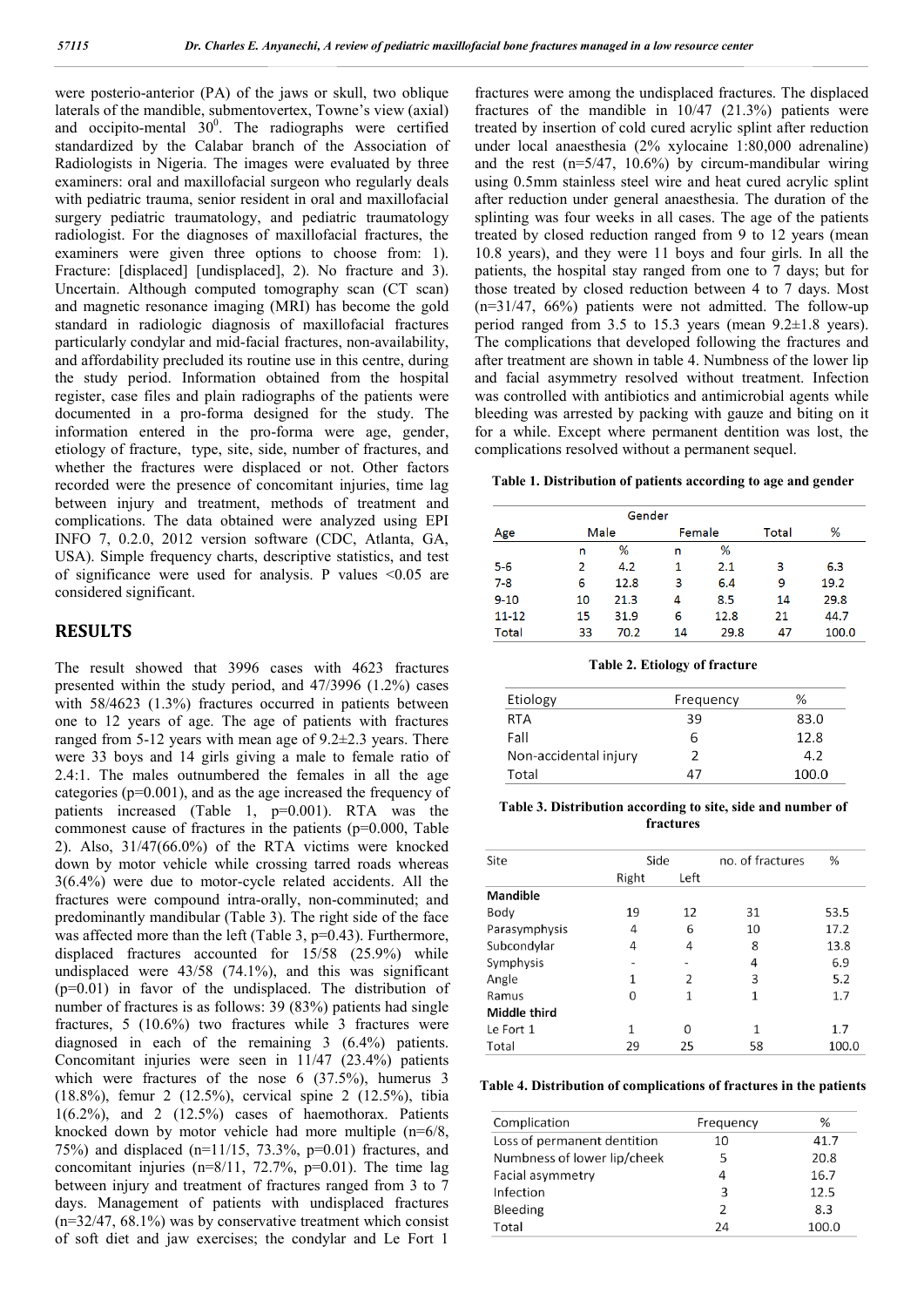## **DISCUSSION**

This study shows that the injuries occurred in 1.2% of patients and accounted for 1.3% of fractures in the general population. The fractures increased with increasing age, majority sustained the fractures by motor vehicle accidents (MVA), mandible was affected more than the bones of the mid-face; and those children knocked down by motor vehicle had more multiple and displaced fractures, concomitant injuries, longer hospital stay, and were more likely to undergo closed reduction. The literature shows that it is difficult to estimate the prevalence of maxillofacial fractures in children because different authors have defined the pediatric population upper age limit at different times to be 18 years, 16 years, 15 years and 12 years. In this study the upper age limit was 12 years and the prevalence was 1.2% of the general population. When this prevalence is compared with similar reports, (Posnick *et al*., 1993; Spring and Cote, 1996) it is lower. Although the present study was longer in duration than earlier reports, the variations in prevalence can also be due to the disparity in study designs. The low percentage of facial fractures in children has been attributed partly to their lesser involvement in outdoor activities and the lack of full pneumatization of the sinuses which occur much later in childhood. (Anyanechi and Saheeb, 2011; Spring and Cote, 1996) Also, the spectrum of maxillofacial injuries is directly related to the specific developmental stage of the cranio-facial bone. (Eggensperger Wymann *et al*., 2008) In conformity with the present study, previous reports have shown that boys are more commonly affected than girls, and that the majority of pediatric facial fractures occur in children between 6 and 12 years of age. (Posnick *et al*., 1993; Spring and Cote, 1996; Gassner *et al*., 2003; Boyette, 2014) In the present study, the most common cause of the fractures was RTA resulting from children crossing tarred roads unaccompanied by adults. RTA as a major etiological factor was reported by some earlier authors, (Rahman *et al*., 2007; Posnick *et al*., 1993; Hogg and Horswell, 2006) but these were not as a result of direct hit on the victims by motor vehicles. This is contrary to other reports that showed bicycle accidents, falls and interpersonal violence as the major mechanisms of these fractures. (Muńante-Cárdenas *et al*., 2011; Eggensperger Wymann *et al*., 2008; Boyette, 2014; Chrcanovic *et al*., 2010; Hoppe *et al*., 2015; Al Shetawi *et al*., 2016) In addition the fractures can also result from sporting activities and gunshots. (Posnick *et al*., 1993; Hoppe *et al*., 2014) Furthermore, the non-accidental injuries in this study were due to child abuse. The findings confirm the assertion that the mechanisms of the injuries in children can be influenced by the life styles, cultural and socio-economic characteristics of the general population under consideration. (Gassner *et al*., 2004; Rahman *et al*., 2007)

In this study, mandibular fractures occurred more frequently than the mid-facial fractures. This is similar to previous reports. (Koltai *et al*., 1995; Rahman *et al*., 2007; McGraw and Cole, 1990; Chrcanovic *et al*., 2010) On the contrary, Eggensperger Wymann *et al*. (2008) reported that the majority of the fractures in their study occurred in the middle one-third of the face. Also more fractures occurred in the body of the mandible, and right more than the left side of the face. The multiplicity, site and side of predilection of the fractures would depend on the site of impact and direction of the injuring force. (Hoppe *et al*., 2014; Hoppe *et al*., 2015) The force required to fracture bones of the maxillofacial region often produces concomitant injuries. In the present study, concomitant injuries occurred in 23.4% of the patients. Similar concomitant injuries have been

reported by other researchers; (Eggensperger Wymann *et al*., 2008; Hoppe *et al*., 2015; Al Shetawi *et al*., 2016) but the result in this study is lower in frequency than the earlier reports. However, the prevalence and types of these associated injuries vary from study to study and may present management priorities that might include multi-disciplinary approach to treatment. (Posnick *et al*., 1993; Hoppe *et al*., 2014; Giuliani *et al*., 1997) The management of facial fractures in children is challenging and sometimes complex as there are no defined protocols. (Muńante-Cárdenas *et al*., 2011; Hatef *et al*., 2009; Hoppe *et al*., 2014) As these fractures occur during the period of growth and evolving dentition in the facial bone, it is necessary for the treating surgeon to have knowledge of the standard and the alternative treatment options in order to optimally manage the patients. (Alhumsi and Gilardino, 2014) Oftentimes conservative measures are favored over open reduction with rigid internal fixation in order to avoid disruption of blood supply to the bone and soft tissues. (Hoppe *et al*., 2014) Majority (68.1%) of the patients in this study were treated conservatively because they presented with undisplaced fractures. Similar conservative approach to the treatment of undisplaced and minimally displaced facial fractures was utilized by other researchers (Koltai *et al*., 1995; Rahman *et al*., 2007; Muńante-Cárdenas *et al*., 2011; McGraw and Cole, 1990; Hatef *et al*., 2009; Hoppe *et al*., 2014) in the majority of their cases as they found that it was effective and reliable, particularly in the younger age group, because of the unique remodeling potential of the pediatric facial bone. The displaced fractures were treated by closed reduction technique without IMF. However, those cases of displaced mandibular fractures that were not amenable to treatment with cold cured acrylic splint after reduction were treated with heat cured acrylic splint that was secured by circum-mandibular wiring. These treatment options have also been used successfully to manage displaced pediatric fractures. (Eppley, 2005; Chrcanovic *et al*., 2010) Some other researchers in well equipped centers advocate the use of rigid internal fixation (RIF) to treat displaced and complex fractures which have also given favorable results as they noted that the rapid healing of pediatric facial bones does not obviate the need for fracture reduction and fixation with titanium plates and screws since they are well tolerated, effective and reliable. (Koltai *et al*., 1995; Posnick *et al*., 1993; Eppley, 2005; Hogg and Horswell, 2006; Triana and Shockley, 1998; Wizenburg and Imola, 1998)

The complications recorded in this study were a direct consequence of the trauma, but resolved without a permanent sequel except for those who lost permanent dentition that were in the fracture lines. As stated in an earlier study, (Anyanechi and Saheeb, 2014) infections occurred in some patients in the present study because the fractures were compound intraorally. Also, some earlier researchers have shown that patients who have sustained maxillofacial fractures were likely to have dental injury. (Gassner *et al*., 1999; Lieger *et al*., 2009) On the contrary, Eppley (2005) recorded no complication in his study while on the other hand, some authors documented varying complications. (Koltai *et al*., 1995; Posnick *et al*., 1993; Giuliani *et al*., 1997) Posnick *et al*. (1993), Spring and Cote (1996) noted that the long term effects of the fractures and the treatment given on facial growth still remain undetermined. However, in this series, the early presentation of the patients for treatment, with less displaced, complex fractures and the long duration of follow-up partly contributed to the successful treatment outcome. This study was limited by the use of only plain radiographic views, without CT scans and MRI